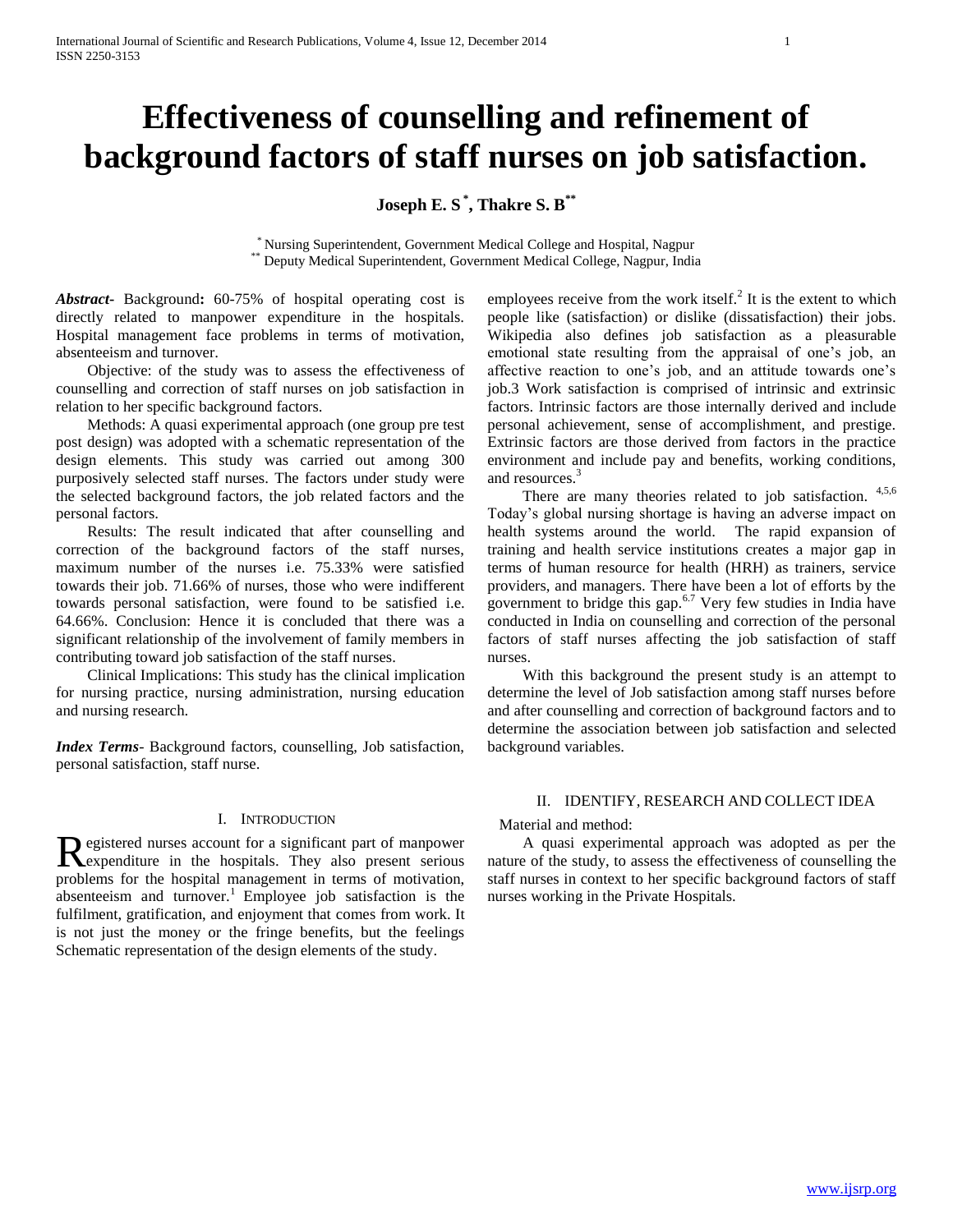

 Keeping in view the objectives of the study the design was developed to enable the investigator to study the relationship between job satisfaction, selected background factors and personal factors. The identified background variables included in this study were age, marital status, type of family, religion, general education, number of dependents, professional education, length of service, employment of the husband/other family members husband /other family members supporting in domestic work, relationship with family members, family atmosphere, and family income.

 Job related factors were motivating factors and personal factors: Motivating Factors were the work itself, achievement, growth & advancement, recognition, responsibility, policy & administration, Working condition, Supervision, interpersonal relation, salary status & Security. Personal factors were pertaining to the role performance in the family, pertaining to the self-development, pertaining to the health aspects, pertaining to the financial aspects, pertaining to the adjustments in the family.

Intervention: Counselling and correction in the areas of personal background factors in respect of staff nurse was carried out through a teaching plan. Counselling was conducted in groups of staff nurses in a direct approach method. Correction was done by advising/guiding/suggesting the staff nurses on using the best options related to personal satisfaction factors.

 Conceptual framework is based on the concepts drawn from the Herzberg $(1986)^{10}$  theory of motivation. According to Herzberg if someone is satisfied with his job, he is receiving a positive feed back and developing skill and improving his performance. Herzberg maintains that an employee can be motivated by giving him challenging work that he can cope with. Staff Nurse: A registered nurse and midwife holding the first level position in nursing that are directly involved in patient care having at least one year of experience. 2. Job satisfaction: It is the feeling of wellbeing which has arisen in the worker as a response to various aspects of job situations. It is defined as the score obtained by the staff nurses on job satisfaction scale developed by the investigator in response to specific questions relating to job satisfaction. 3. Job dissatisfaction: It is the feeling when the worker perceives that he has been treated unfairly to

various aspects of job situations. It is defined as the score obtained by the staff nurses on job satisfaction scale developed by the investigator in response to specific questions relating to job satisfaction. 4. Correcting background/personal factors: These are the refinement (i.e. the process of removing unwanted elements and resulting in improvement of background factors by making small changes) of the personal factors in relation to 1. Pertaining to the role performance in the family 2. Pertaining to the self development 3. Pertaining to the health aspects 4. Pertaining to the financial aspects 5. Pertaining to the adjustments in the family. 5. Counselling: Giving suggestions / guidance to the staff nurses in relation to her background factors which includes: 1. Pertaining to the role performance in the family 2. Pertaining to the self-development 3. Pertaining to the health aspects 4. Pertaining to the financial aspects 5. Pertaining to the adjustments in the family. as per the booklet on counselling and correcting the staff nurses prepared by the investigator. Present study was carried out in private Hospitals of Nagpur in which registered staff nurses were employed.

 Sample size: Sample size of staff nurses was estimated assuming 25% of the staff nurses are satisfied with their job. A total of 288 nurses are required to estimate the proportion with a relative precision = 25% and 95% confidence level. Therefore 300 staff nurses were included in the study and from seven hospitals nurses participated in the city.

 Sampling Technique: Keeping in mind the availability of the sample, Purposive sampling technique was used. The sample consisted of 300 staff nurses working in selected private hospitals in Nagpur. Also selected the sample of 300 nurses from only those hospitals whose management permitted the nursing staff to participate in the study.

 Study duration: was from October 2011 to September 2013 (3 years)

Criteria for selection of sample:

Inclusion criteria:

 1. Must be a registered Nurse and Midwife with one year of experience.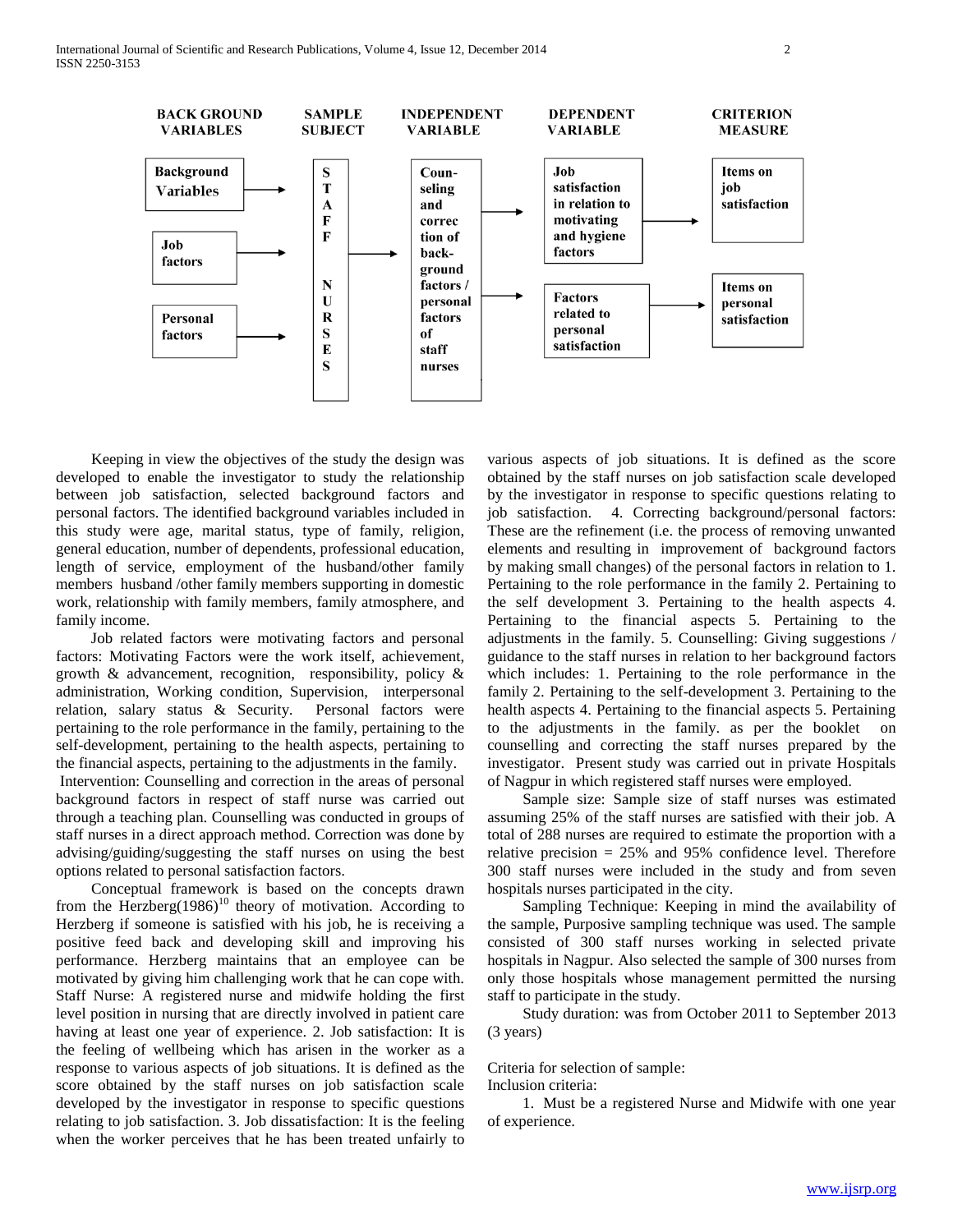2. Staff nurses who are willing to participate in the study with minimum qualification of General Nursing and Midwife (GNM).

 3. Those who were available on the day of data collection? 4. Staff nurses who can read, write and understand English.

 Staff nurses with minimum one year of experience are included in the study because within the first year of experience, the magnitude of dissatisfaction is felt more in the younger generation. As they are continuously moving, comparing and searching for better alternative options. Hence it was decided to include the nurses with minimum one year of experience.

Exclusion criteria:

- 1. Staff nurses with serious illness.
- 2. Staff nurses who have undergone the course on counselling and correction of personal/ background factors.
- 3. Male staff nurses.
- 4. Staff nurses who were not willing to participate in the study.

 Nursing profession is mainly dominated by female nurses in India. As only female nurses are included in the study the word "Her" in the title is used.

 Data Collection technique: A Self structured Questionnaire on job satisfaction and personal satisfaction was developed and used for the study.

In three phases the data was collected.

 A teaching plan was adopted through a booklet on counselling and correction of background factors for staff nurses was developed keeping in mind to assess the nurses before and after counselling and correction of background factors. It is recognized that self-administered questionnaire helps to maintain the anonymity of the staff nurses, ensuring free and frank opinion/responses from them.

 The number of items in this area were 73 and the maximum possible score were 365. For each question there was provision of selecting one out of five possible responses in a five point scale (Likert scale). The satisfaction scores were made on 20% basis.

 It also consisted of conditions/factors related to personal satisfaction which were 1. Pertaining to the role performance in the family 2. Pertaining to the self-development 3. Pertaining to her health aspects 4. Pertaining to the financial aspects 5. Pertaining to the adjustments in the family.

 The number of items in this area were 40 and the maximum possible score were 200. For each question there was provision of selecting one out of five possible responses in a five point scale (Likert scale). The satisfaction scores were made on 20% basis.

 Content Validity: Questionnaire on background factors, job satisfaction, personal satisfaction and the booklet on personal counselling, and correcting the background factors of staff nurses were submitted to 12 experts in the field of nursing administration, nursing education and psychologist and necessary modifications was made.

 Reliability**:** was computed using Cronbach Alpha formula. The reliability coefficient was found to be 0.81 for job satisfaction tool, and 0.77 for personal satisfaction tool. The informational booklet on counselling and correction of background factors for staff nurses was mostly agreed on its content, relevancy, comprehensiveness, and usefulness. The tool was found to be valid, feasible and reliable.

 Pilot Study: Was conducted in the Central India Institute of Medical Sciences, Nagpur, on 60 staff nurses working in that institute. The pilot study helped to find out the feasibility of the project and selection of suitable statistical methods.

 Procedure for data collection: Former permission was sought from the hospital administrator/ Medical superintendent of the related hospital to conduct the final study. Data was collected from the staff nurses of the selected private hospitals for one year in the phased manner. The structured Questionnaire was used for data collection.

 With the help of Nurse Managers, staff nurses were met and explained the purpose of the study and questionnaire. They were assured of confidentiality and anonymity of their responses. Purposive sampling technique was used to collect from the above mentioned registered staff nurses at Nagpur.

 Data was collected from sample subjects who are readily available during the period of data collection. Self-introduction of investigator to the individual nurses was done and questionnaire were distributed and collected back the same day. No major ethical or legal issues were involved in this study as this was a quasi-experimental study where no invasive procedures were involved. Nurses were only questioned regarding their satisfaction and the intervention of counselling and correction of background/personal factors did not harm the nurses or the institution. However informed consent of the participant was sought after explaining the purpose of the study and the importance of the study. Moreover permission from the hospital management was obtained.

# III. WRITE DOWN YOUR STUDIES AND FINDINGS

Results:

 The present study was carried out in six private hospital in Central India. Socio-demographic characteristics of study participants revels 73.33% of staff nurses belonged to age group of 21-30 years, 40.66% of the nurses were married, 66.66% belonged to nuclear families and majority of the nurses were Hindu by religion. Majority 96% of staff nurses had their professional education as GNM nurses. Around 25.66% of the family members were unemployed and 24.66% of nurses had a partially supportive atmosphere.

 Data in table 1 reveals that the mean scores on job satisfaction after counselling and correction of background factors of staff nurses were higher than the mean scores on job satisfaction before counselling and correction of background factors of staff nurses in all the ten areas of satisfaction. The "t" value obtained was 9.20 which is significant at 0.05 level. Thus, the result indicates that there was significant association between job satisfaction before and after counselling and correction of the background factors of staff nurses.

 Data in table 2 reveals that the mean scores on personal satisfaction after counselling and correction of background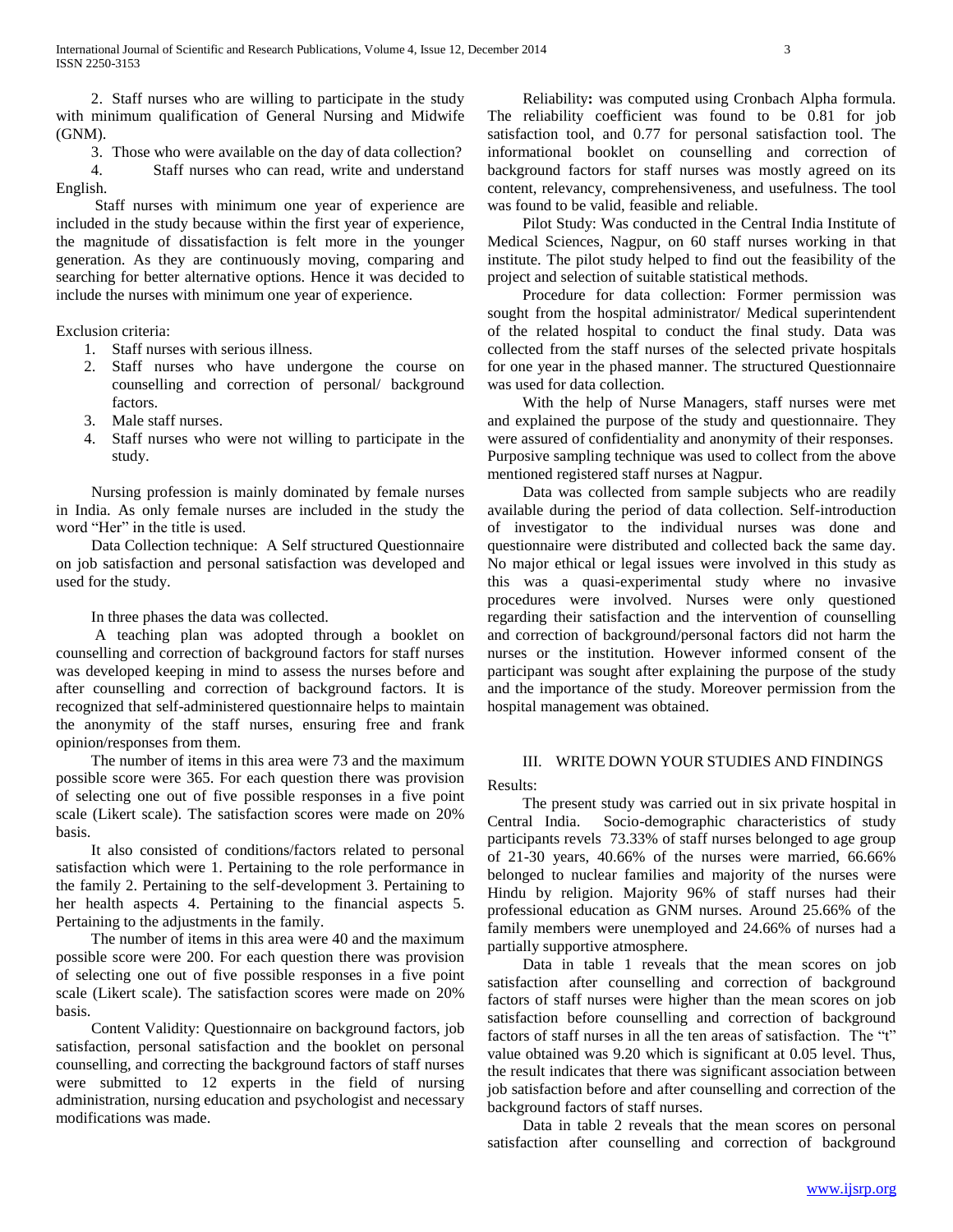factors of staff nurses were higher than the mean scores on personal satisfaction before counselling and correction of background factors of staff nurses in all the five areas of satisfaction. The "t" value obtained was 6.17 which is significant at 0.05 level. Thus, the result indicated that there was a significant relationship between personal satisfaction before and after counselling and correction of the background factors of staff nurses.

 Figure 1 shows that finding on job related satisfaction before counselling and correction of background factors of staff nurses.

 The mean±SD score of job related satisfaction before counselling was 173.2±152.89, and median score was 169.547. Maximum number of nurses i.e. 223 (74.33%) were indifferent towards job satisfaction. The maximum satisfaction area was identified as supervision followed by the work itself. The least satisfaction area was identified as growth and advancement and policy and administration.

 Figure 2 also reveals that the mean±SD score of job related satisfaction after counselling was 282.67±98.69 and median score was 286. Maximum number of nurses i.e. 226 (75.33%) were satisfied towards job satisfaction. The maximum satisfaction area was identified as the work itself followed by supervision. The least satisfaction area was identified as growth and advancement and policy and administration.

 Figure 2 shows that findings related to relationship between job satisfaction and background variables

 It was inferred that job satisfaction by staff nurses was not dependent on the background variables of age, marital status, duration of experience, number of dependents, employment of husband/other family members, family members supporting in domestic work, and family income, but they were found to be dependent on relationship with family members. Maximum number of nurses i.e. 215 (71.66%) were indifferent towards personal satisfaction. The maximum satisfaction area identified as pertaining to her role performance in the family followed by adjustments in the Family. The least satisfaction area was identified as pertaining to her financial aspects and pertaining to her self-development.

 Figure 2 also reveals that personal satisfaction score after counselling and correction of a background factors of staff nurses. The mean±SD score of job related satisfaction after counselling was 181.73±120.23 and median score was 162.21. Maximum number of nurses i.e. 194 (64.66%) were satisfied towards personal satisfaction. The maximum satisfaction area identified as pertaining to her role performance in the family followed by adjustments in the family. The least satisfaction area was identified as pertaining to her health aspects and pertaining to her self-development.

## IV. DISCUSSION

 The present study showed that nurses reported a wide in satisfaction before and after counselling and correction of background factors. There were several factors which intervened between the situation and the experience of dissatisfaction such as growth and advancement, supervision, working conditions etc. which could be the reason for the variations in dissatisfaction experienced. Counselling and correction of personal factors not only enhanced the morale of the nurses, but also increased their satisfaction levels in their jobs, and personal life.

 One common research finding is that job satisfaction is correlated with life satisfaction. People who are satisfied with life tend to be satisfied with their job, and people who are satisfied with their job tend to be satisfied with life. An important finding for organizations to note is that job satisfaction has a correlation to productivity on the job.

 The meta analysis found that relationship between satisfaction and performance can be moderated by job complexity such that for high complexity jobs the correlation between satisfaction and performance is higher than for jobs of low moderate complexity.

 The findings of the present study are in agreement with the study conducted by Devadason M.J. $(1992)^9$  who reported majority of the nurses had low job satisfaction in growth and advancement and supervision.

Robinson E.  $(2006)^{10}$  reported a significant relationship between job satisfaction and personal satisfaction.

Wu Si Ying  $(2012)^{11}$  reported in her study on Chinese nurses that stressors were closely associated with quality of life which is mediated and moderated by personal strain and coping resources. Personal strain also acted both as moderator and mediator in relationship between coping resources and quality of life. An effective intervention strategy is needed to reduce work stress, personal stress and ensure better quality of life through counselling methods.

The study conducted by Shui-Tao  $(2007)^{12}$  on effectiveness of application counselling programme competence and satisfaction for nurses in Japan reports that following counselling programme the mean satisfaction scores for the nurses was significantly increased. The result concluded that implementing the counselling programme method could effectively enhance satisfaction of the nurses thereby enhancing their competence of nursing in their work place.

LynnPonton  $(2006)^{13}$  in her study reports that effective counselling and correction of background factors of nurses is a two way process involving the cooperative efforts by both the person receiving counselling and the counsellor. A good counsellor can assist in making positive changes in your relationship and help you recognize behaviours that may be contributing to a troublesome relationship. The end result is the personal growth that empowers you to control your life and enjoy a positive relationship with others.

Morland  $(1999)^{14}$  in her study on effective of supportive counselling programme on personal behaviours of nurses reports that nurses experience stress bringing about somatic diseases, mental health disorder, and feeling of exhaustion. The study concludes that the nurses who participated in the supportive counselling programme had reduced problems concerning their personal behaviours, and were able to cope up with life in their institution.

 All the above studies has supported the fact that enhancement of background factors/personal factors of nurses have a positive impact in their jobs as well as their personal lives.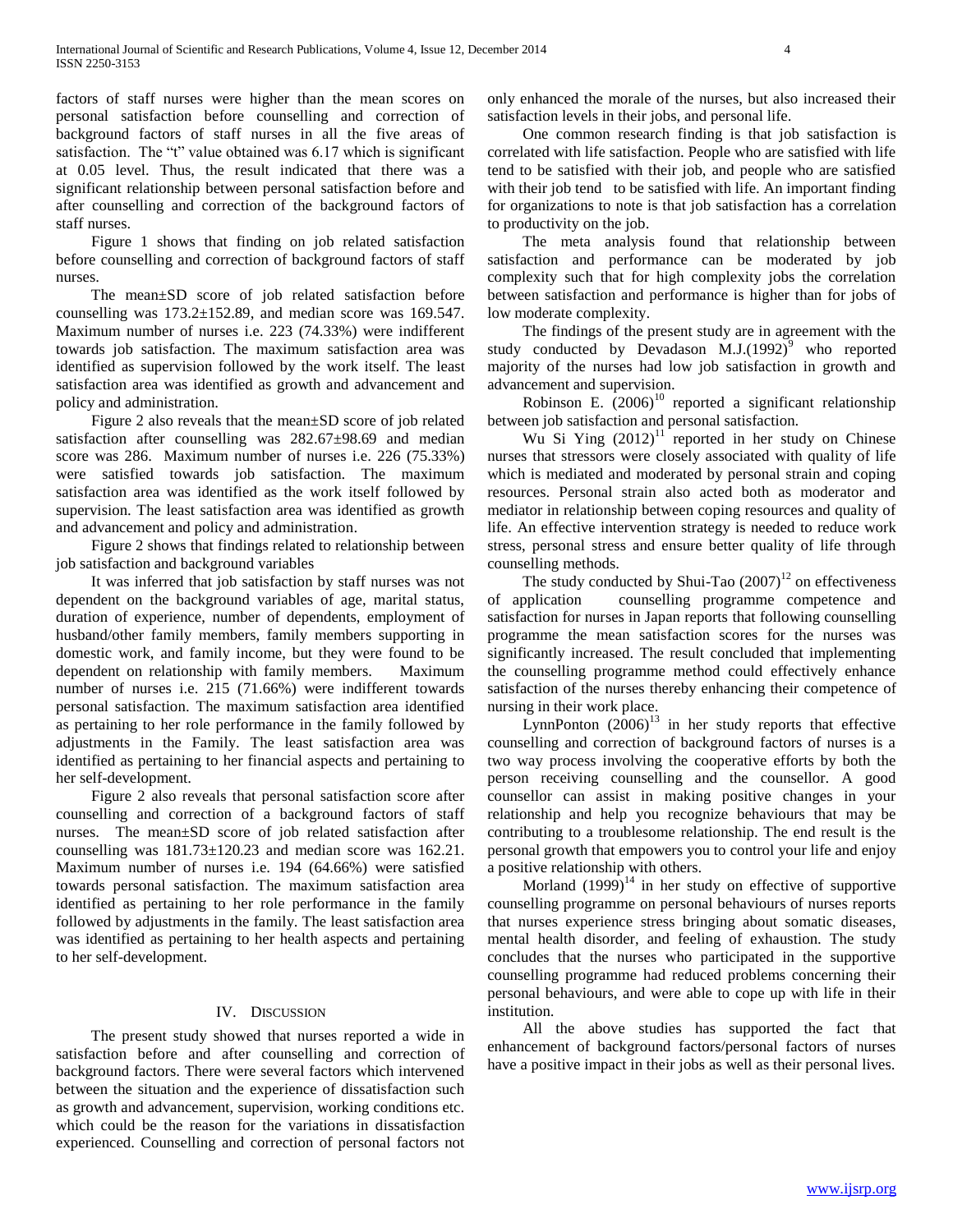It was concluded that counselling and correction of nurses on background factors is always possible through the nursing managers, as it enables the nurses to perform better inn their jobs and personal lives, and that job satisfaction can be correlated with life's satisfaction. This study is useful to all the nursing managers of private organizations in leading the nurses in the right direction pertaining to the nurse's job. The application of such study will be useful for improvement of the satisfaction levels of staff nurses in their jobs in the field of nursing practice, nursing administration, nursing education and nursing research. Implications: This study had its implications in the field of

nursing practice, nursing education, nursing administration, and nursing research. In nursing practice identification of motivators and demotivaters in the job content and context will help in the individualistic satisfaction mechanism of the nurses. In nursing administration the nursing manager's will be able to improve the areas pertaining to job satisfaction and dissatisfaction. Counselling and correction in the matters of personal satisfaction will enhance the job satisfaction levels of the nurses. In nursing education the nurse educators should be supportive and guide the students in all the areas of their work. Providing in-service training to the nurses will appraise them of new advancements and technology in medicine and nursing. In nursing research more research on the problems faced by the community health nurses and their causes of dissatisfaction can also be undertaken. Limitations: This study is limited to staff nurses working in the private settings/organizations and the factors related to personality, emotions etc which may have influenced job related satisfaction, are not under study.

| Table 1                                                                                         |
|-------------------------------------------------------------------------------------------------|
| Job related satisfaction areas before and after counseling and correction of background factors |

**N=300**

| <b>Sr</b>               | <b>Job related satisfaction areas</b> | Mean       | before | <b>Mean</b> | after | <b>T</b> value |
|-------------------------|---------------------------------------|------------|--------|-------------|-------|----------------|
| N <sub>0</sub>          |                                       | counseling | and    | counseling  | and   |                |
|                         |                                       | correction | of     | correction  | of    |                |
|                         |                                       | background |        | background  |       |                |
|                         |                                       | factors    |        | factors     |       |                |
| $\mathbf{1}$            | The work itself                       | 19.253     |        | 31.243      |       | $t = 9.20$     |
| $\overline{2}$          | Achievement                           | 16.956     |        | 27.65       |       |                |
| $\mathbf{3}$            | <b>Growth and advancement</b>         | 15.493     |        | 25.993      |       |                |
| $\overline{\mathbf{4}}$ | Recognition                           | 17.2       |        | 27.53       |       |                |
| $\overline{5}$          | <b>Responsibility</b>                 | 16.77      |        | 27.376      |       |                |
| 6                       | <b>Policy and administration</b>      | 16.143     |        | 26.02       |       |                |
| $7\overline{ }$         | <b>Working conditions</b>             | 16.326     |        | 26.8        |       |                |
| 8                       | <b>Supervision</b>                    | 19.763     |        | 30.33       |       |                |
| $\overline{9}$          | <b>Interpersonal relations</b>        | 18.546     |        | 28.063      |       |                |
| <b>10</b>               | Salary safety and security            | 16.253     |        | 28.496      |       |                |

**Table 2**

# Areas related to personal satisfaction before and after counselling and correction of background factors<br>N<sub>-200</sub>

|           | $N = 300$                                                         |                                                                                  |                                                                                 |                |  |  |
|-----------|-------------------------------------------------------------------|----------------------------------------------------------------------------------|---------------------------------------------------------------------------------|----------------|--|--|
| S.<br>No. | related<br><b>Personal</b><br>factors<br>to<br>satisfaction areas | Mean<br>before<br>counseling<br>and<br>correction<br>of<br>background<br>factors | Mean<br>after<br>counseling<br>and<br>correction<br>оf<br>background<br>factors | <b>T</b> value |  |  |
|           | Pertaining to her role performance<br>in the family               | 19.48                                                                            | 31.916                                                                          | $t = 6.17$     |  |  |
| 2         | Pertaining to her self development                                | 18.87                                                                            | 30.86                                                                           |                |  |  |
| 3         | Pertaining to her health aspects                                  | 19.033                                                                           | 30.673                                                                          |                |  |  |
| 4         | Pertaining to her financial aspects                               | 18.846                                                                           | 30.906                                                                          |                |  |  |
| 5         | Pertaining to her adjustments in<br>her family                    | 19.036                                                                           | 31.423                                                                          |                |  |  |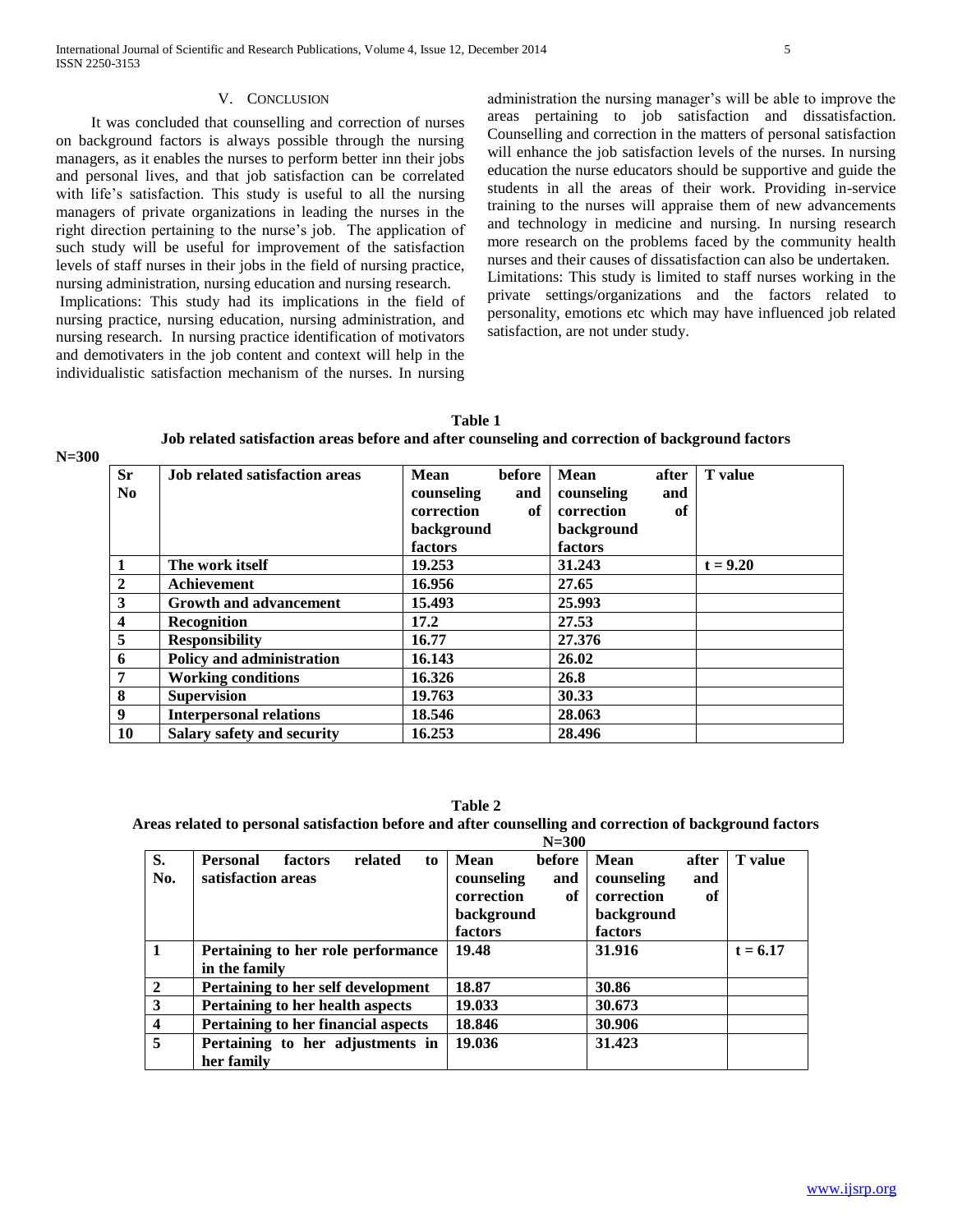International Journal of Scientific and Research Publications, Volume 4, Issue 12, December 2014 6 ISSN 2250-3153



**Fig. 1. Smoothened frequency polygon showing distribution of Job Related Satisfaction scores of Staff Nurses before and after counseling and correction of background factors.**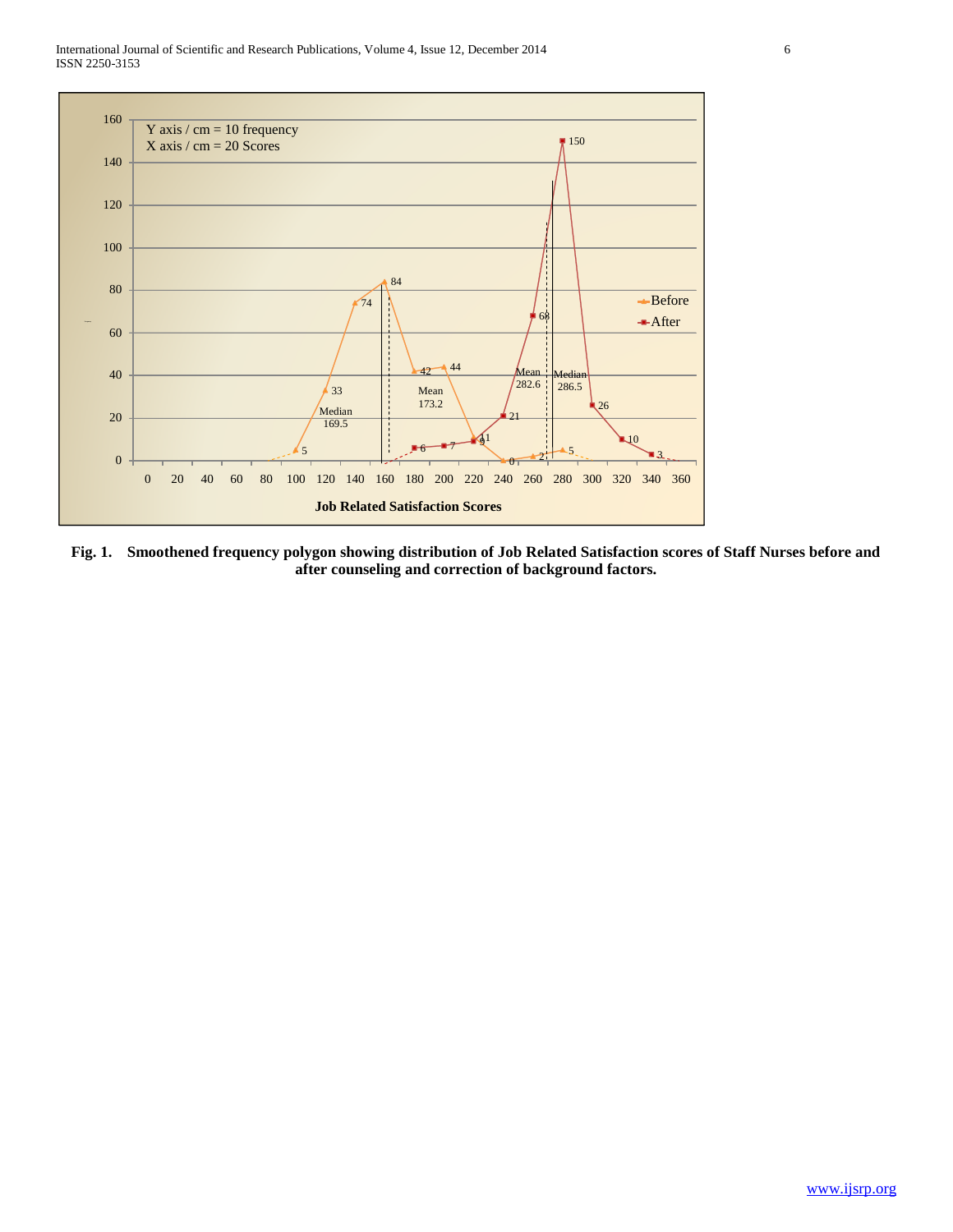

**Fig. 2. Smoothened frequency polygon showing distribution of factors related to personal satisfaction scores of Staff Nurses before and after counselling and correction of background factors.**

#### VI. ACKNOWLEDGMENT

 This research project has been under taken under the expert guidance and supervision of Dr. P.G. Chougule Head of the department of Surgery at Krishna Institute of Medical Sciences University, Karad, Satara (M.S.) I express my sincere gratitude for his suggestions and constant encouragement throughout my study.

 I am highly obliged to the Controller of Examinations, the Dean, and the entire teaching faculty of the University for helping me in the successful completion of the study.

 My sincere thanks to the authorities of the private hospitals for granting me permission and my special thanks to all the staff nurses for their cooperation and participation in the project.

 An expression of deep and warm thanks to my husband Mr. Sudhir Joseph and my children Jonathan and Eliab who tolerated stress and strain due to their Mom's preoccupation with the project.

 Above all I thank the Almighty God for His abiding grace and faithfulness.

#### **REFERENCES**

- [1] Avallon et. al. (1998) Nurses Perception of their Work Environment in a Unit. Journal of Advance Nursing (1998;26(6): 193-201
- [2] Agezegn et.al. (2014) factors influencing job satisfaction among nurses , Nursing Research and practice vol 2014, June, 33-34
- [3] Sheder et.al. (2001) Factors influencing satisfaction in Hospital Setting, The Journal of Nursing Administration 4(3), May-June, 46-52
- [4] Sarrai et.al. (2004) Employee attitude and job satisfaction Journal of Human Resource Management 43(4), sept-oct, 395-407
- [5] Hackman E. (2009) Impact of job satisfaction components for hospital based nurses International Journal of Nursing Studies 44(2), Jan, 297-314
- [6] Oultan JA (2006) The global nursing shortage Policy, Politics, and Nursing Practice 7(3),345-396
- [7] Girma.S.(2007) Human Resource Development for Health Journal of Health Development 21(3),217-231
- [8] The Hitavada (2012) The fundamental rights of Nurses Colum 4, 2, May
- [9] Devadason J M. (1992) A study to ascertain the level of job satisfaction among male nurses in Bangalore in relation to selected background factors Unpublished Masters of Nursing Dissertation, University of Delhi
- [10] Robinson E.( 2006) Effective Counselling Methods ABNF Journal 7(5), July, 109-111
- [11] Wusiying (2012) Predicators of Job Satisfaction, Turnover and Burnout Journal of Nursing Research 2(6), 50-65
- [12] Shitao (2007) Effectiveness of Application Counseling Programme Journal of Advance Nursing 7(12), 193-201
- [13] Lynn pontin (2006) Effective Counseling Methods ABNF Journal 7(5), 109-111
- [14] Morland et.al.(1999) Supportive Counseling Programmes on Personal Behaviours of Nurses, Journal of Nursing Administration 28(6), June 152- 160

#### AUTHORS

**First Author** – Joseph ES, Nursing superintendent, Government Medical College, and Hospital, Nagpur, India.